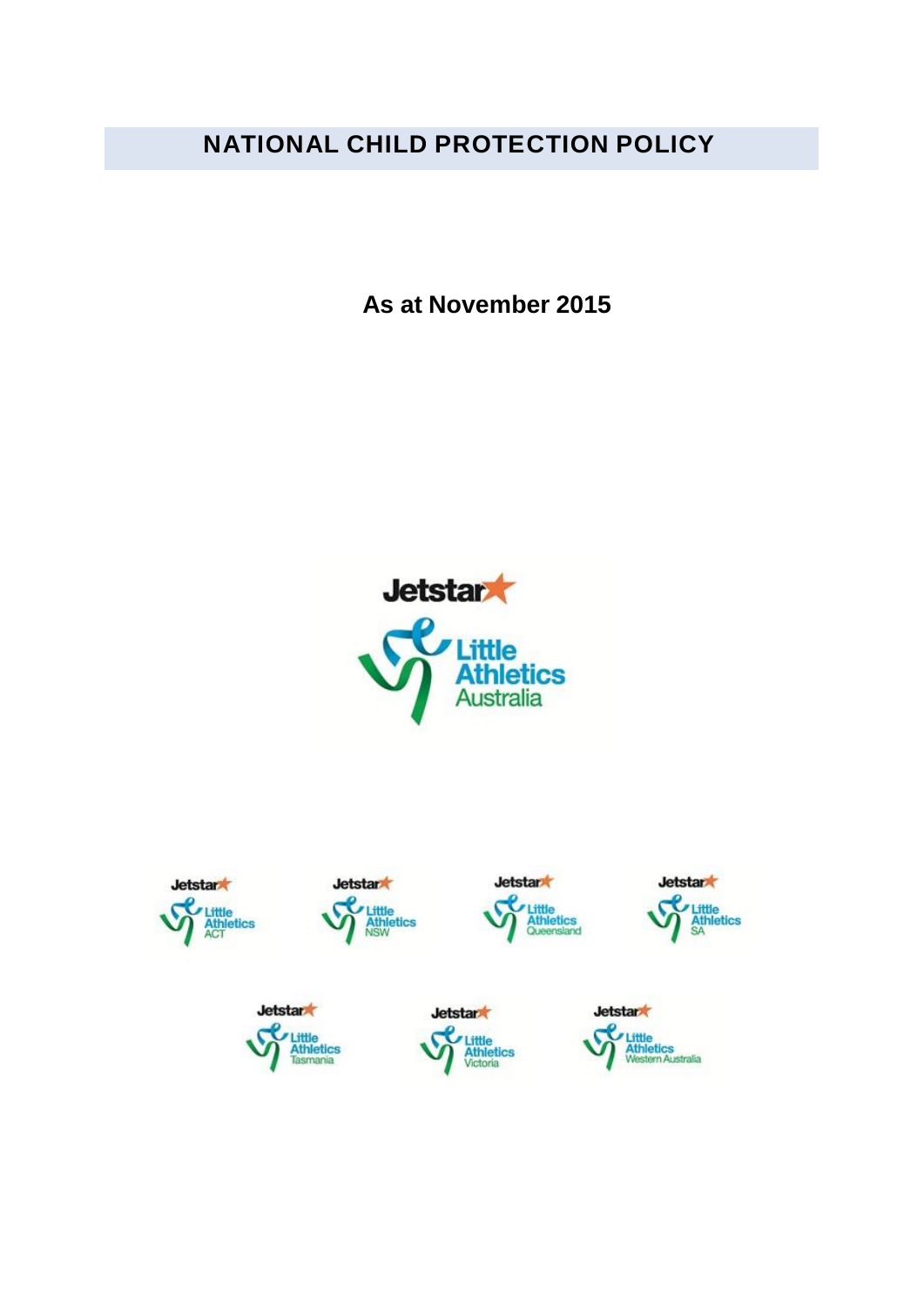# **1 Application**

The *National Child Protection Policy* (**Policy**) will apply to a Little Athletics centre that is conducted or administered by:

(a) a State or Territory Asscoication that is affiliated with Little Athletics Australia including:

| a. | NSW: | <b>Jetstar Little Athletics NSW</b> |  |
|----|------|-------------------------------------|--|
|    |      |                                     |  |

- b. ACT: Jetstar Little Athletics ACT
- c. QLD: Jetstar Little Athletics Queensland
- d. SA: Jetstar Little Athletics South Australia
- e. TAS Jetstar Little Athletics Tasmania
- f. Victoria: Jetstar Little Athletics Victoria
- g. WA: Jetstar Little Athletics West Australian
- (b) an entity or body that is affiliated with (or licensed by) an Affiliated State or Territory Body.

(Little **Athletic Body**)

The Policy applies to the Little Athletics athletes; coaches; officials; spectators; volunteers and administrators and all people reasonably connected to Little Athletics (**Members**).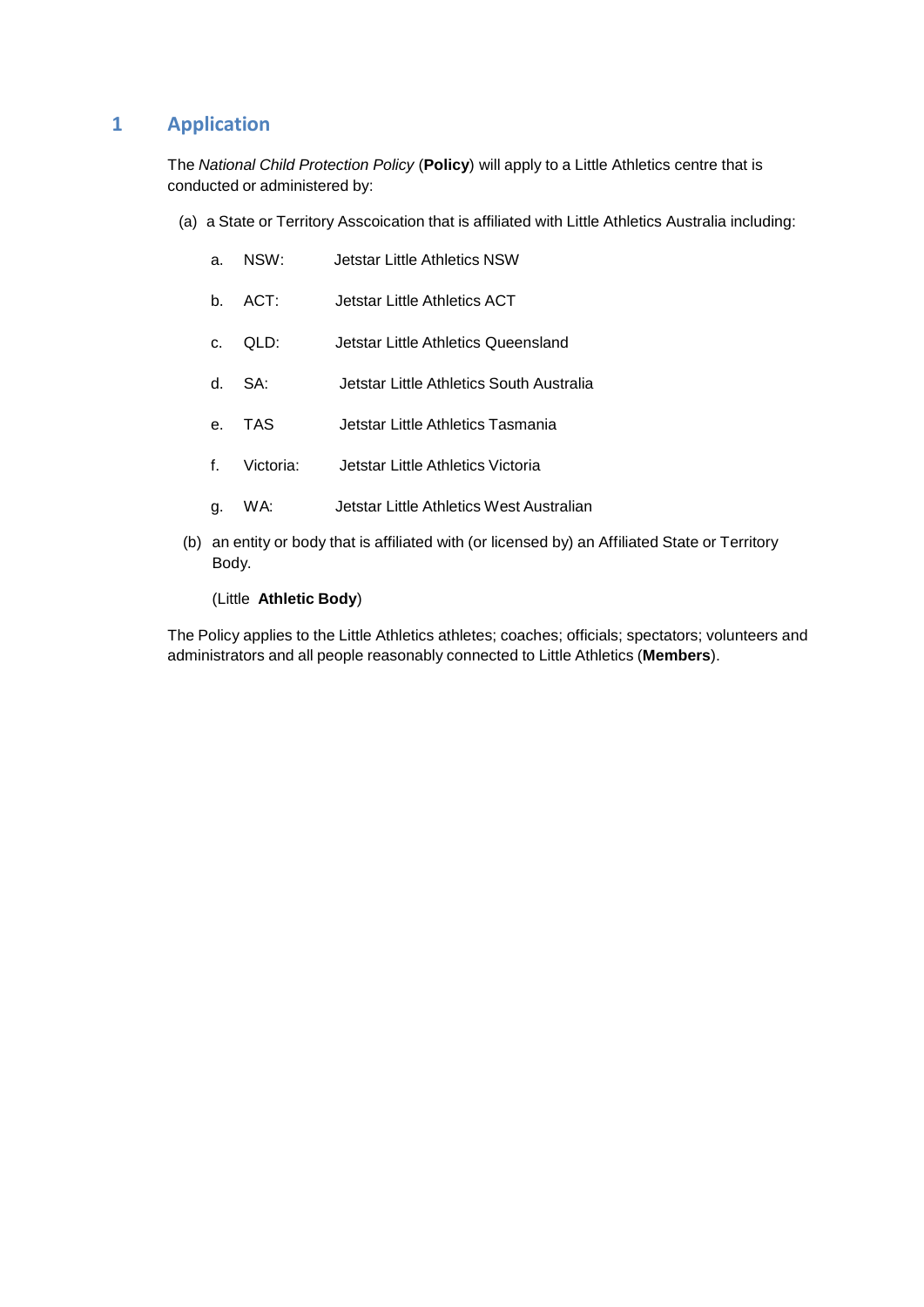## **2 Policy Statement**

The Little Athletics Body and Members are committed to the safety and wellbeing of all children and young people involved in Little Athletics.

The rights of children are fundamental. The Little Athletics Body and Members support the active participation of children in Little Athletics .

This Policy provides the Little Athletics Body and Members guidance to ensure a safe and inclusive environment for all children in Little Athletics and to assist with obligations under child protection laws.

## **3 What is Child Abuse?**

Child protection laws apply in each state and territory and cover the reporting and investigation of child abuse. The Little Athletics Body and Members must comply with all applicable child protection laws.

Child abuse involves conduct which puts children, including unborn children, at risk of harm or neglect. Child abuse can be inflicted by adults or other children and can include:

- a) Physical abuse by hurting a child or a child's development (e.g. hitting, shaking or other physical harm; giving a child alcohol or drugs; or training that exceeds the child's development or maturity).
- b) Sexual abuse by adults or other children where a child is encouraged or forced to watch or engage in sexual activity or where a child is subject to any other inappropriate conduct of a sexual nature (e.g. sexual intercourse, masturbation, oral sex, pornography including child pornography or inappropriate touching or conversations).
- c) Emotional abuse by ill-treating a child (e.g. humiliation, taunting, sarcasm, yelling, negative criticism, name calling, ignoring or placing unrealistic expectations on a child).
- d) Neglect, including medical neglect (e.g. failing to give food, water, shelter or clothing or to protect a child from danger or foreseeable risk of harm or injury).

In addition, The Little Athletics Body and Members should ensure that a child is not left unattended without making appropriate arrangements for the child's supervision and care.

#### **4 Reporting Child Abuse**

If the Little Athletics Body or any Member reasonably suspects or believes that a child needs protection, it should report immediately to the police or the relevant government agency.

The Little Athletics Body and Members must comply with all applicable mandatory reporting laws. Mandatory reporting is a term used to describe the legislative requirement imposed on selected classes of people to report suspected cases of child abuse and neglect to government authorities. All Australian states and territories have enacted mandatory reporting laws. However, the laws are not the same across all jurisdictions.

The Little Athletics Body and Members must comply with all relevant child protection laws when dealing with a complaint or incidence of child abuse. In particular: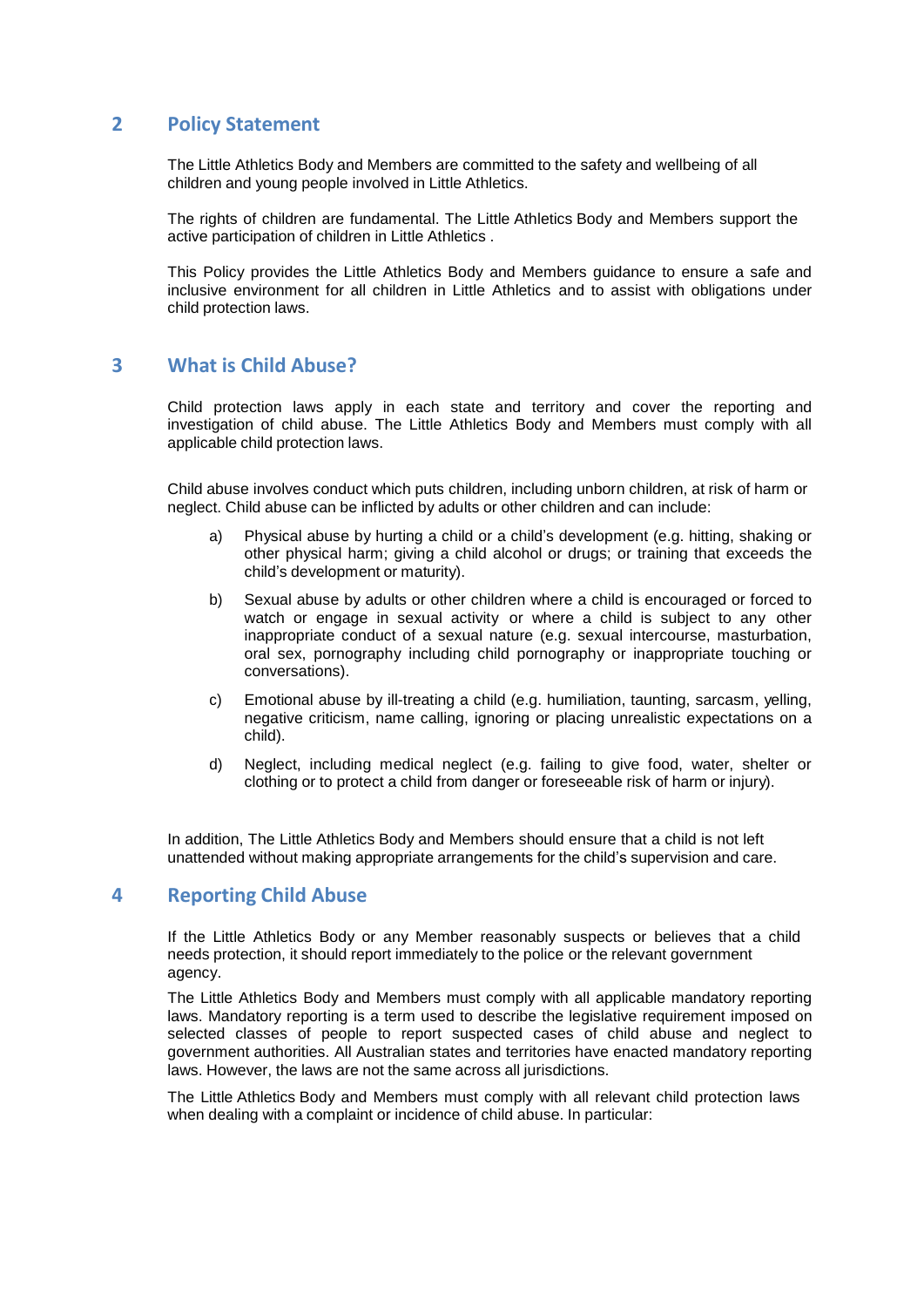- a) The Little Athletics Body and Members should deal with all allegations of child abuse promptly and confidentially and should not disclose information about the child, the accused or details of the complaint except as required by law.
- b) The Little Athletics Body and Members should not attempt to investigate, mediate or conduct any hearing into any allegation of child abuse.

## **5 Working with Children: Statutory Obligations**

The Little Athletics Body acknowledges that selecting suitable and appropriate people to work with children is vital. The Little Athletics Body should conduct reference checks as far as practicable in relation to Members who are required to work with children.

All Members who are required to work with children must comply with the working with children obligations in their state or territory. This may involve a Member undertaking a "working with children check" to determine their suitability to work in a paid or volunteer capacity with children.

Information about statutory working with children obligations can be found in the URLs below:

- QLD: <http://www.bluecard.qld.gov.au/>
- NSW: [www.check.kids.nsw.gov.au/](http://www.check.kids.nsw.gov.au/)
- WA: [www.checkwwc.wa.gov.au](http://www.checkwwc.wa.gov.au/)
- ▶ VIC: [www.justice.vic.gov.au/workingwithchildren](http://www.justice.vic.gov.au/workingwithchildren)
- SA [www.families.sa.gov.au/pages/protectingchildren](http://www.families.sa.gov.au/pages/protectingchildren)
- > TAS: [www.police.tas.gov.au](http://www.police.tas.gov.au/)
- $> NT$ : [http://www.workingwithchildren.nt.gov.au](http://www.workingwithchildren.nt.gov.au/)
- $\triangleright$  ACT: [http://www.ors.act.gov.au/community/working\\_with\\_vulnerable\\_people\\_wwvp](http://www.legislation.act.gov.au/isysquery/search.asp)

**NB:** The Little Athletics Body or Member may be required to comply with multiple state or territory obligations.

If the Little Athletics Body or Member intends to engage in child-related work in a different state or territory it should refer to the relevant state or territory body for advice about what obligations apply.

For example, a Little Athletics or Member taking children interstate for training camps or competition should ensure compliance with all applicable laws of the state or territory it is visiting.

#### **6 Taking Images of Children**

The Little Athletics Body or Member should inform the parent/guardian about the nature of the use of the image(s) as well as how the [image\(s\)](http://www.aflcommunityclub.com.au/) will be [stored](http://www.afl.com.au/privacy) and how the image(s) can be accessed by the parent/guardian.

The Little Athletics Body or Member should obtain permission from a child's parent/guardian before using an image of a child. The image(s) should be sufficiently connected to Little Athletics and the child should be suitably clothed in a manner that promotes Little Athletics.